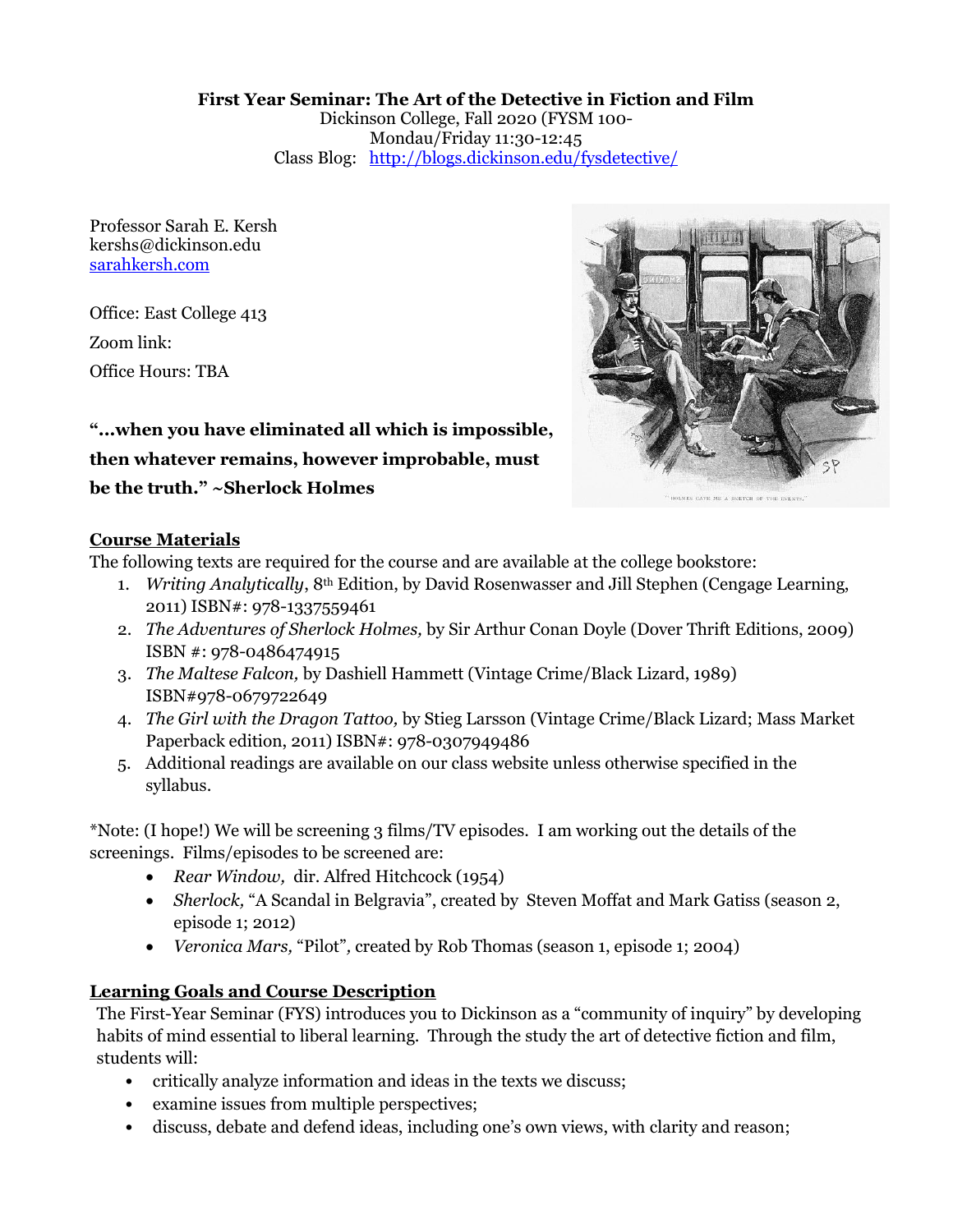- learn to find, evaluate, and correctly incorporate outside sources so as to avoid plagiarism;
- create clear academic writing.
- utilize the small group seminar format to interact and engage in discussion with your peers as well as with me, your professor

For our FYS, we will examine the appeal of the mystery and suspense genre. We'll work to develop an understanding of the literary devices used to foster audiences' experience of mystery and suspense, including point of view, characterization, plot, and setting. In mysteries, characters and plots are driven by issues of power, crime, and law, but also gender, desire, politics, class, race, individuality, and society—just to name a few! This is a genre driven by questions: questions of identity (Who is it?



Whodunnit?), questions of epistemology (How do we know? What do we know?), and questions of hermeneutics (How should we interpret and understand?). Over the course of the semester we will examine  $19^{th}$  -,  $20^{th}$  - and  $21^{st}$ century short stories, novels, and films as well as a range of secondary readings that will provide theoretical frameworks through which you will become the investigators of literary and cultural contexts.

# What Is Required of Me? (aka: What all professors expect from Dickinson students)

You should complete all readings and writing assignments in advance of the class in which they will be discussed. You should also complete the tasks from the Course Schedule that are listed in the columns labeled "Reading Assignments due IN CLASS" and "Writing Assignments due IN CLASS." You will want to reference this column every day so that you know what is expected of you at each class.

In order for our meetings to be successful, it will be important for you to do the following: (taken from the book, Peer Instruction for Astronomy, by Paul J. Green, p. 29)

- 1. READ. Come to class prepared to discuss the material.
- 2. RISK. Be open with your opinions and your questions. Listen to and encourage everyone's ideas so they can take risks too.
- 3. RELAX. Don't take criticism of your own ideas personally. Change your mind when the evidence shows that you should.
- 4. RESPECT. Act toward your peers as you would have them act towards you. Be civil. Be charitable.
- 5. REASON. Play the skeptic, but be critical of reasoning, ideas, and data -- not of people.
- 6. RESTATE. Try to paraphrase another's explanation in a way that makes sense. Focus on coming to the best possible answer.

#### Attendance and Participation

Preparation, attendance, and participation are crucial to this course and your success in it. Regular attendance and conscientious preparation for class are assumed and expected. These are strange times, however, and things may happen. I expect you to show up to our synchronous meetings and to any group meetings, but if something happens please let me know as soon as you are able. We're a small class and we will miss anyone who is not in attendance!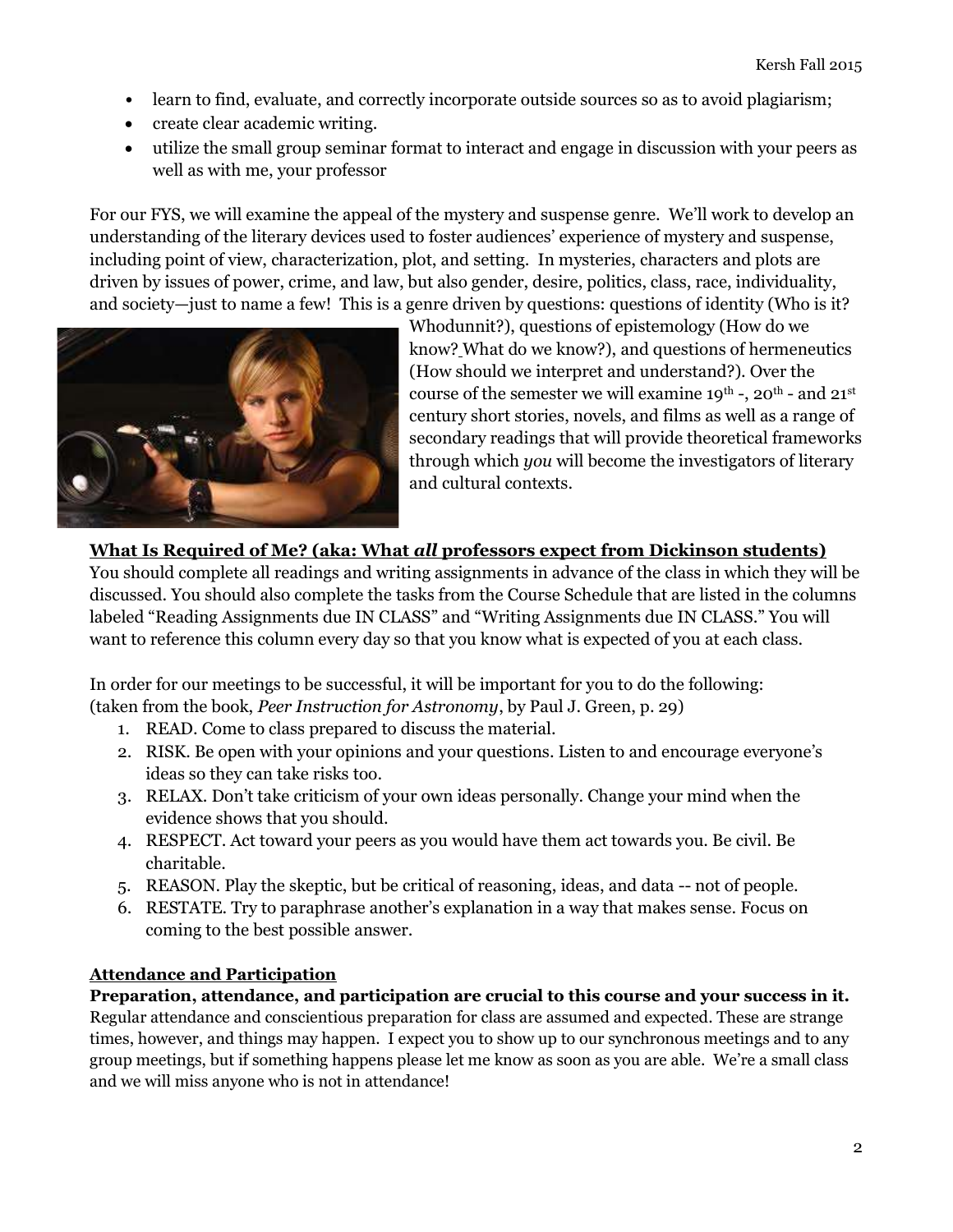Just showing up for class, however, is not enough to guarantee a high participation grade. Your participation grade will be calculated based on the following criteria:

- You come to class having done the day's reading.
- You prompt discussion and/or respond to your peers when asked.
- You enter the conversation without dominating or silencing others.
- You offer more than just personal opinion or anecdote that is, you root your comments in the text we are discussing. (In other words, people who try to comment on things they have not read will lose points.)
- You attend peer review sessions with a complete rough draft.
- You work collaboratively with people to achieve learning goals when you are placed in a small group.
- You do your best to be present and engaged in every class. This means preparing for each class meeting, joining class meetings with your video feed active when possible, and following along so you are ready to participate when asked.

I recognize that some students are hesitant to speak in front of class. If this is the case, please come talk with me early in the semester. In addition, if extenuating circumstances arise that are interfering with your ability to attend and/or participate in this class or others, please come see me as soon as possible. Dickinson has many resources available to you that might help you navigate a challenging a time or situation. As both your advisor and your professor I am in a great position to help point you toward those resources. Don't hesitate to ask!

# Journals

Frequently, I will ask you to complete some form of a writing task (be sure to check the column in the Course Schedule labeled "What to prepare for class today") in your journals. You are expected to be able to access your journal in every class. I will be taking a look at these throughout the semester for completion grades. You may use a pen and paper notebook (you'll have to send me pictures later) or a text file of some sort. Note: make sure you have enough screen space to be able to see Zoom, our class texts, and your notebook if you plan on using an electronic source.

# Papers

Each paper will go through the invention, drafting, feedback, and revising process. The process of revision and the ultimate success of the paper depend upon a thoughtful first draft as well as a polished final draft. For each paper, you will have ample time for writing the first version and for revising after receiving feedback on the draft. All papers (first and final versions) must be wordprocessed and meet standard format practices: double-spaced; 12 point font, pages numbered in the right hand corner, title and name on first page, date of submission. Throughout the paper, the citations and documentation style should be consistent. Late papers will be penalized one full letter grade.

# Evaluation Policies for Writing Assignments

In general, I will evaluate your writing by considering how well you have achieved the following goals (developed by the Writing Program):

- 1. The author crafts an introduction that identifies a question, frames the question, and states a thesis.
- 2. The author organizes the writing, demonstrates a progression of ideas, and maintains a consistent focus or thread.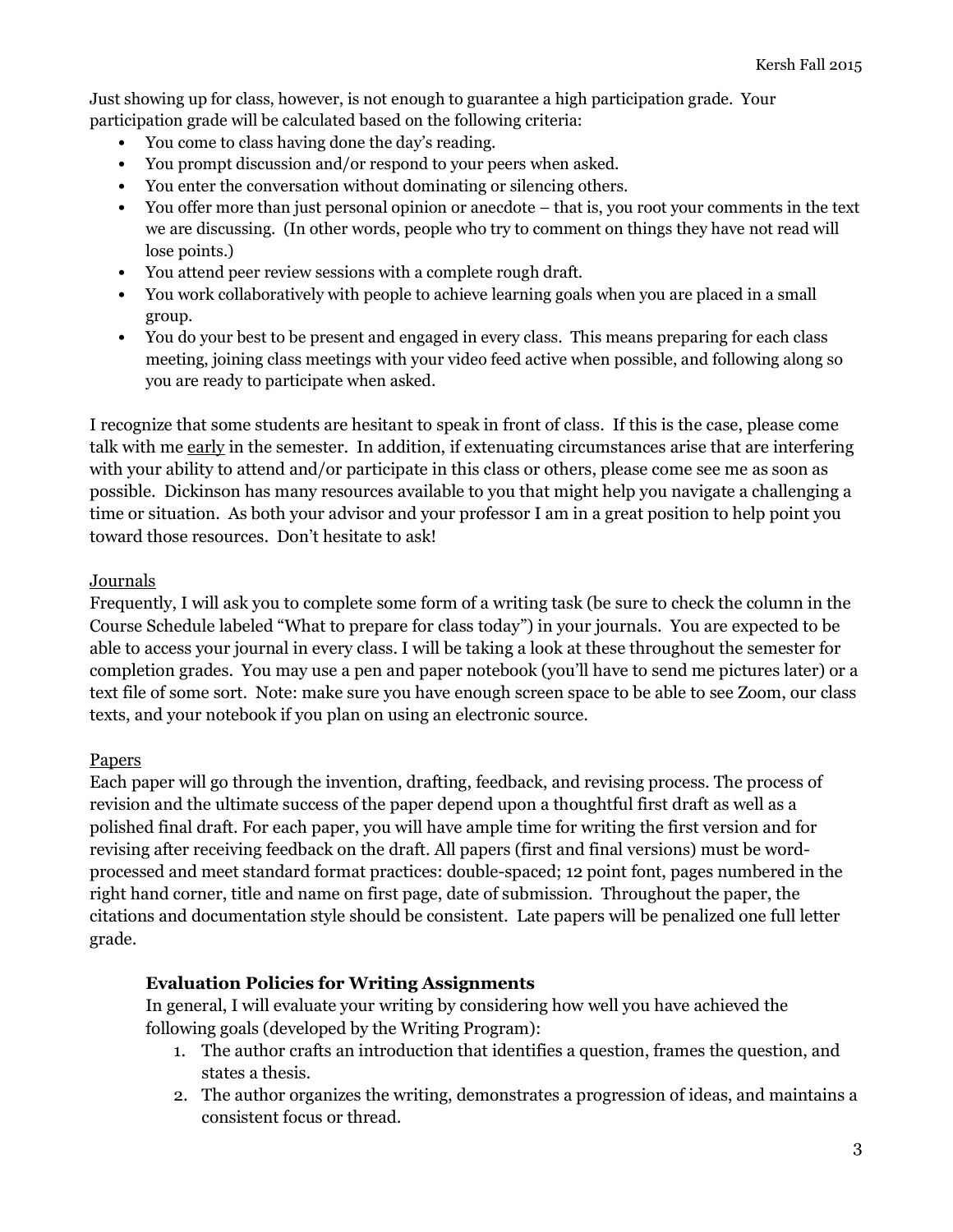- 3. The author contextualizes the question and supports it with evidence.
- 4. The author sustains analytical inquiry throughout the assignment.
- 5. The author effectively incorporates relevant outside information.
- 6. The author engages the intended audience with a consistent, distinctive voice appropriate to the task.
- 7. The author adheres to appropriate standards for language use.
- 8. The author conforms to appropriate formats for citation of source material.

#### Grading Overview

Beyond in-class participation, your grade will be based on weekly journals and three more formal papers. The relative weight of each component is as follows:

| Attendance and Participation | 10% |
|------------------------------|-----|
| Paper #1                     | 15% |
| Paper #2                     | 15% |
| Paper #3                     | 15% |
| Paper #4                     | 20% |
| Journal, other writings, and |     |
| <b>Information Literacy</b>  | 25% |
| assignments                  |     |

Paper topics will be handed out in class at least a week before the first draft is due and we will engage in a peer-review process during class. You will have a week after peer review to revise your paper before handing it into me.



#### Grade Calculations:

I use an excel worksheet to calculate my grades. If you would like to discuss graded work, please take at least two days to review my comments, along with the grading criteria for the assignment. While I don't negotiate grades, I am happy to discuss strategies for improving your writing.

Final letter grades will be assigned in the following way:

| $A = 93 - 100$ | $B - 80 - 82$   | $D = 60-69$ |
|----------------|-----------------|-------------|
| $A = 90 - 92$  | $C_{+}$ = 77-79 | $F = 0-59$  |
| $B+ = 87-89$   | $C = 73 - 76$   |             |
| $B = 83 - 86$  | $C = 70-72$     |             |

#### Deadlines:

Deadlines are firm. Unless you have asked for and received prior permission to extend the deadline or have extenuating circumstances about which I have been made aware, late assignments will lose one grade increment per day late. I cannot accept assignments more than one week late.

#### Extra Credit:

If you attend any Dickinson College screening, workshop, or lecture and write a 1-2 page reflection stating how the event related to this class and what was interesting about it for you, I will award 1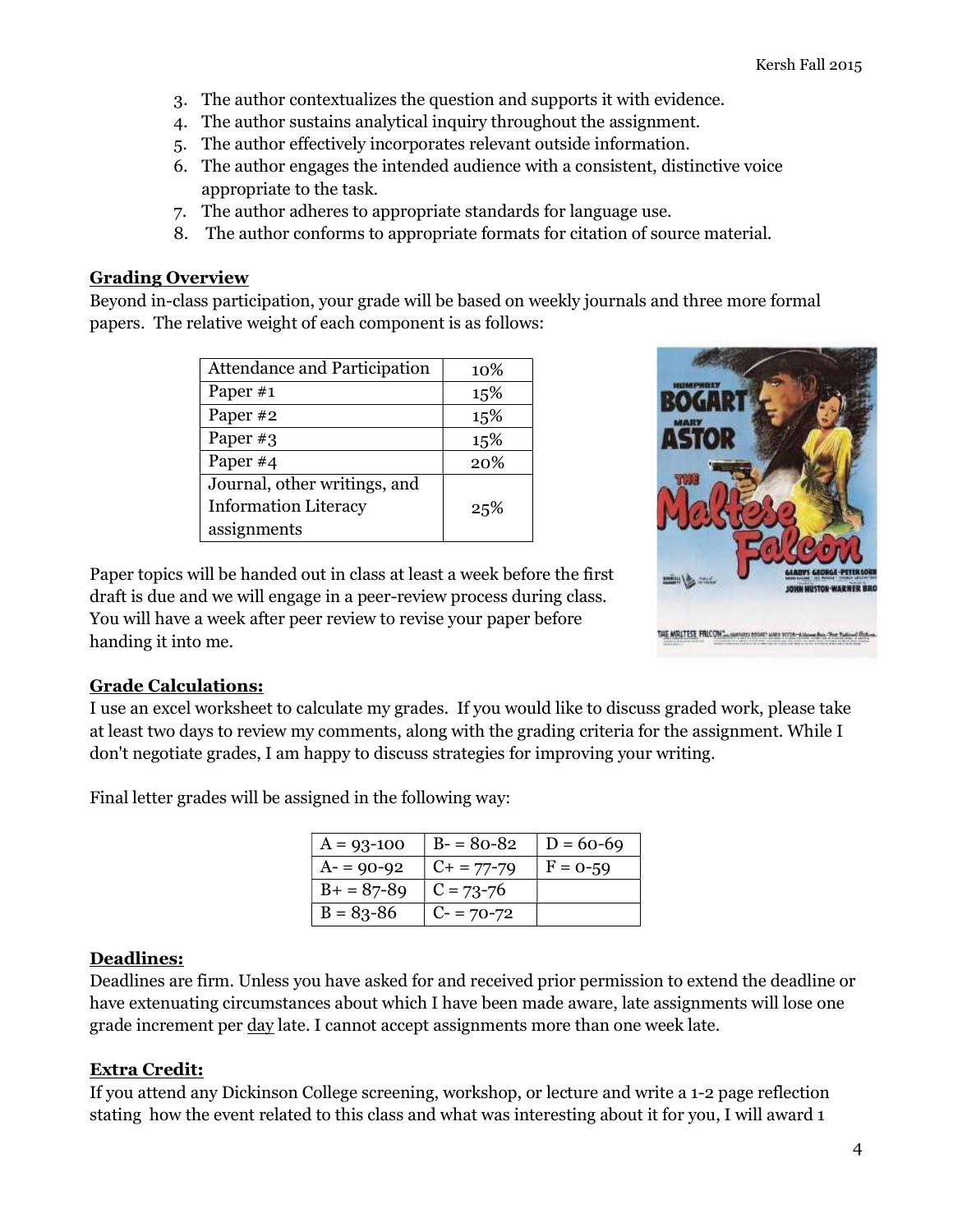point extra credit. You may complete up to 5 extra credit reflections. These points will be added to your lowest paper grade at the end of the semester. I will reject any reflection I feel is insufficient or unsuitable. These will be virtual, of course, and I am happy to consider other events that might be available to you in your community provided you talk to me about it.

# "How can I know what I think until I see what I say?"  $-$  E.M. Forster

Writing is a process and not an end product. At the end of the semester, you will hand in a written reflection about your writing throughout the course of the semester, so make sure to **keep all** returned in-class writings and short assignments as well as formal papers.

# Peer Review and Conferences:

Students will meet with me at least twice during the semester to discuss writing. Failure to meet with me counts as one absence. Students will also participate in Peer Review in class. You must have peer reviews to receive full credit for your final paper. Further details TBA.

# The Norman M. Eberly Multilingual Writing Center

The MWC consists of both English and foreign language writing tutoring services. The English writing tutors work with native and nonnative speakers of English, and the foreign language writing tutors work with writers of Arabic, Chinese, French, German, Hebrew, Italian, Japanese, Portuguese, Russian, and Spanish. Writers of all levels and abilities need feedback in order to develop their ideas and grow as writers. Dickinson's trained peer writing tutors can help you generate ideas, begin drafting, revise a rough draft, figure out your professor's preferred documentation style, understand and respond to professor feedback, edit your writing – among other things.



This semester all sessions will take place online. To schedule an appointment online, use the online scheduler: https://dickinson.mywconline.com/

All meetings will take place on Zoom. Prior to your appointment, tutors will send you a Zoom link. Please show up promptly as there will be a ten-minute grace period after which the tutor is no longer available.

# Academic Integrity

With respect to all assignments in this course, I expect you to do your own work. You are certainly encouraged to discuss course content and readings with your fellow classmates, but your work in papers must be your own. Regarding outside sources, you will need to cite all of your sources. We will discuss ways of doing this before your first paper is due. If you have any questions about what constitutes cheating or plagiarism, please feel free to ask.

From Dickinson College's Community Standards: